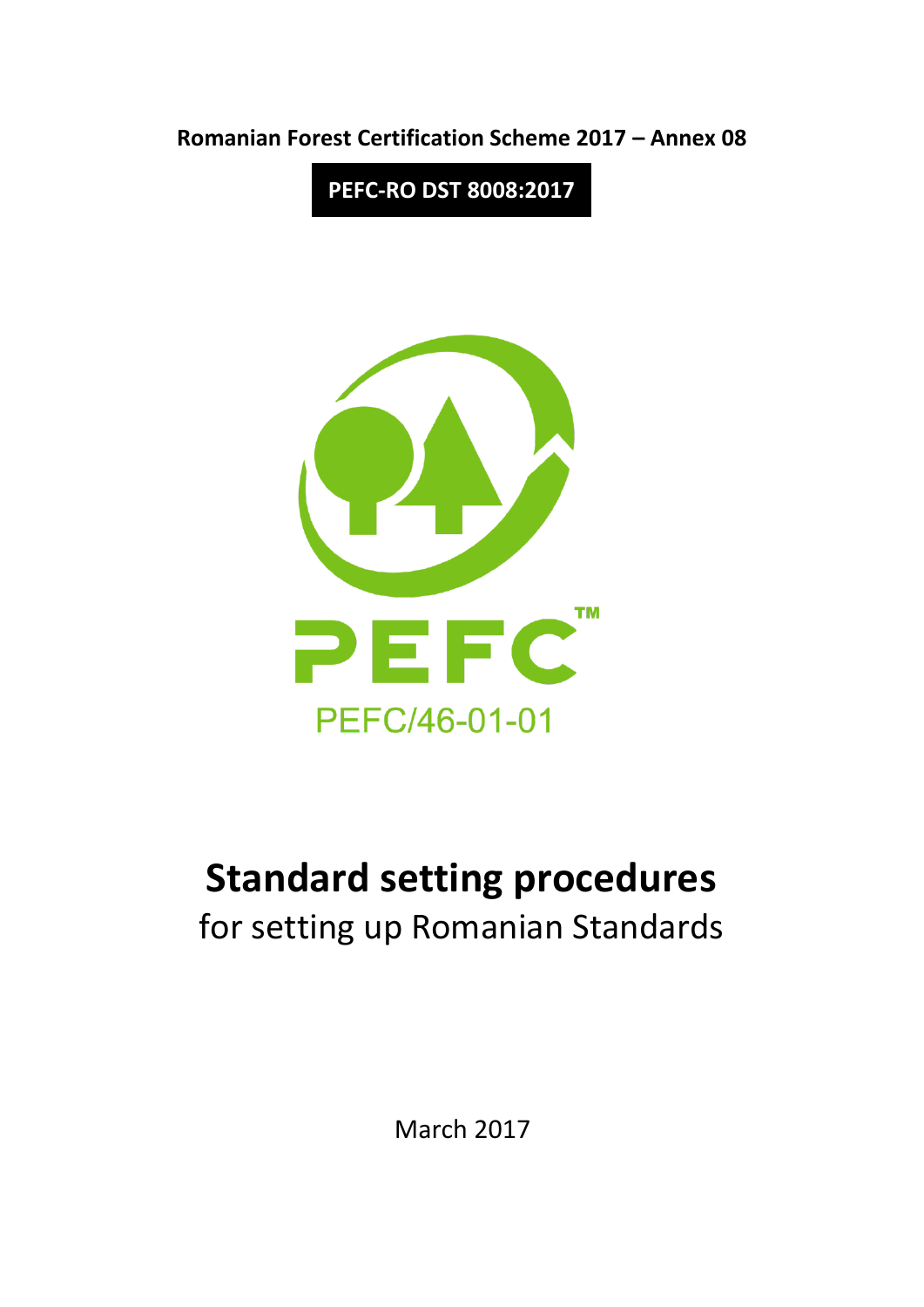#### **Copyright notice**

© PEFC Romania 2017

This PEFC Romania document is copyright-protected by the PEFC Romania. This document is freely available from the PEFC Romania website or upon request.

No part of this document covered by the copyright may be changed or amended; reproduced or copied in any form or by any means for commercial purposes without the permission of the PEFC Romania.

The official version of this document is Romanian and English. Translations of this document can be provided by the PEFC Council or PEFC Romania.

In case of any doubt the English version is definitive.

**Document name:** Standard setting procedures for setting up Romanian Standards **Document title**: PEFC RO STD 8008:2017 Approved by: PEFC Romania General Assembly **Date:** 2017-05-29 **Issue date:** 2017-05-29 **Date of entry into force:** 2018-04-01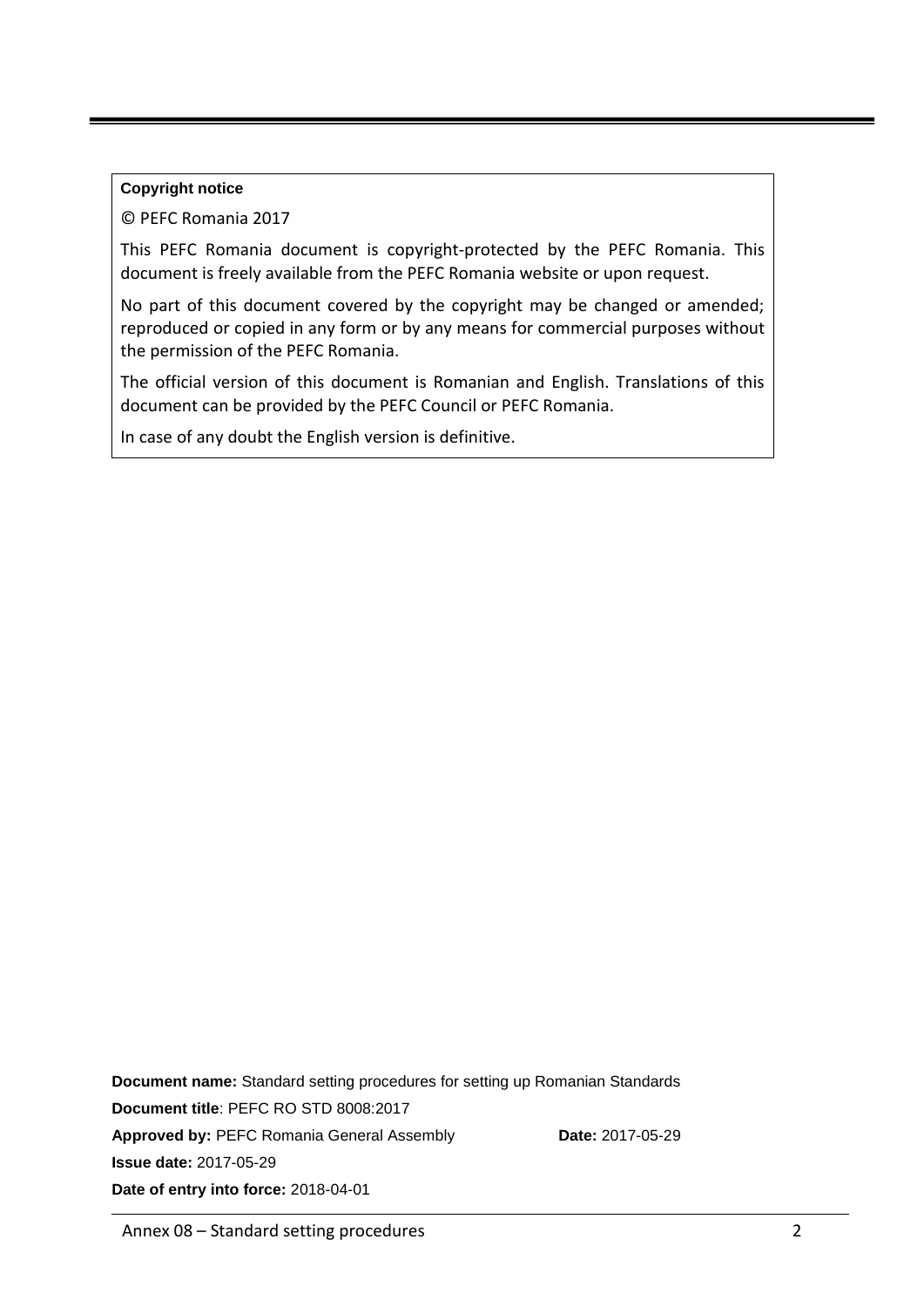۰

# <span id="page-2-0"></span>**Content**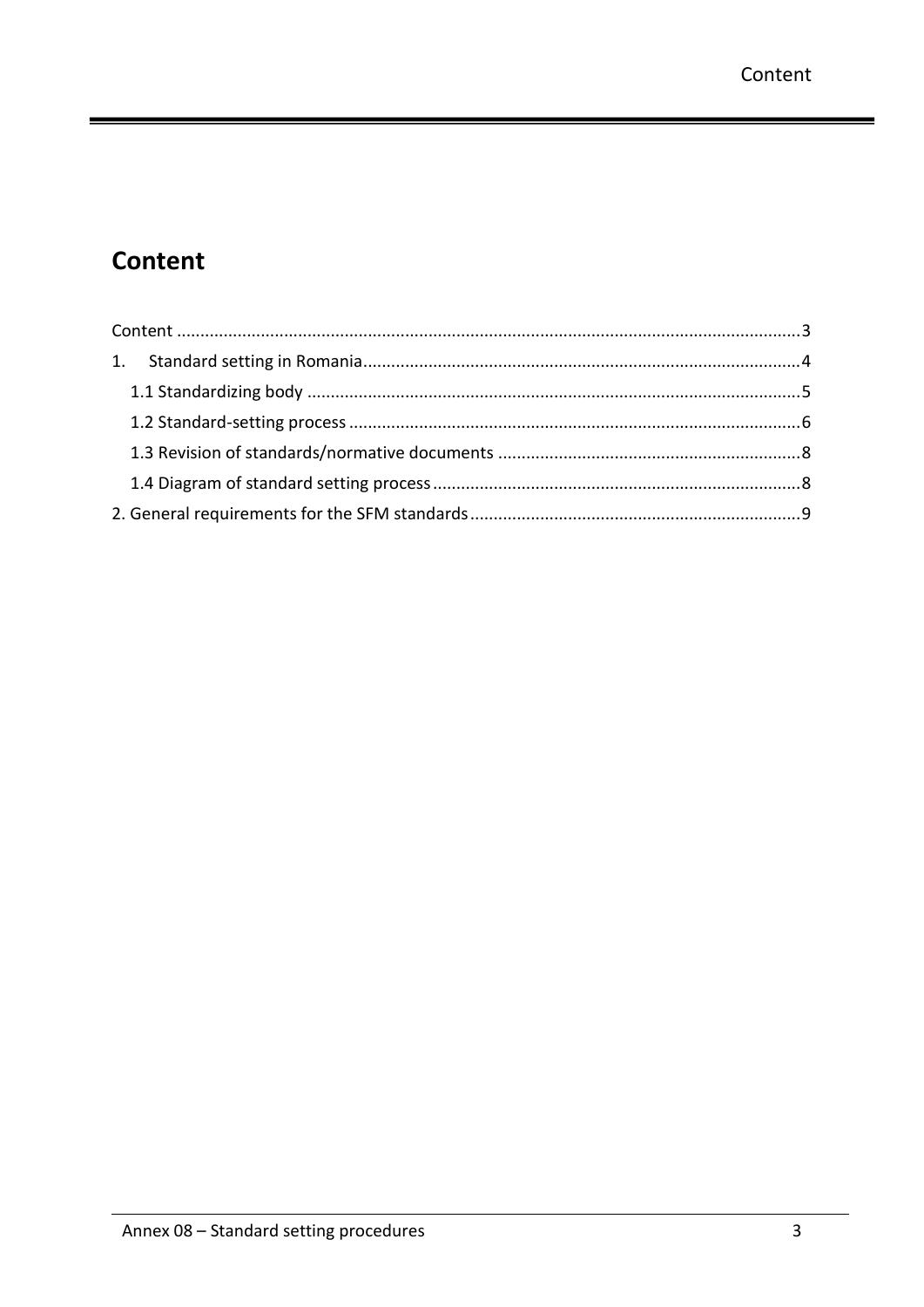# <span id="page-3-0"></span>**1. Standard setting in Romania**

Drawing up the technical documents for PEFC Romania and, in particular, the "PEFC Guidelines for Sustainable Forestry in Romania (Annex 2)" takes place in agreement with the regulations and requirements of the PEFC Council (Annex 2, Chapter 3). In the event that a national document is drawn up for the chain of custody, this is done under consideration of the PEFC Council document (Annex 2, Chapter 4).

#### *Drawing up the technical documents as coordinated by PEFC Romania takes place as follows:*

At the initiative of forestry interest parties, those groups participating in the national PEFC process (forestry, wood processing, pulp and paper industry, environmental groups, retailing and trade unions), are invited to each nominate one representative to the *working group* in order to draw up a draft.

PEFC Romania will give public notice of the *beginning of the process* in the corresponding media.

The resolutions made by the Ministerial Conference for the Protection of Forests in Europe (MCPFE) serve as the basis for drawing up the technical documents. In addition, nationally relevant aspects of sustainable forestry management are also taken into consideration.

The technical documents are to be drawn up independently of the certification and accreditation processes, and they follow the principles of transparency, independence, cost efficiency, and non-discrimination, as well as being on a voluntary basis.

The draft is subject to *public consultation* for 60 days, which may also include conducting workshops. In order to ensure complete transparency in drawing up the documents, the documents are made publicly accessible by publishing the draft on the PEFC Romania homepage. Notification of this will be made in a press release.

All the proposals that were made by interest groups during the consultation period will be documented, taken into consideration, and correspondingly implemented, if possible.

The *decision-making process* must be unanimous and has to take place within a period of three sessions. In addition, external experts may be consulted, if required. If a unanimous resolution cannot be achieved, the Arbitration Body of PEFC Romania will make a decision within 30 days.

The working group will document all changes and finish drawing up the documents after the final revision. Information on changes is available upon request. The revised documents are published on the PEFC Romania website. This concludes the drawing up and revision of the technical documents.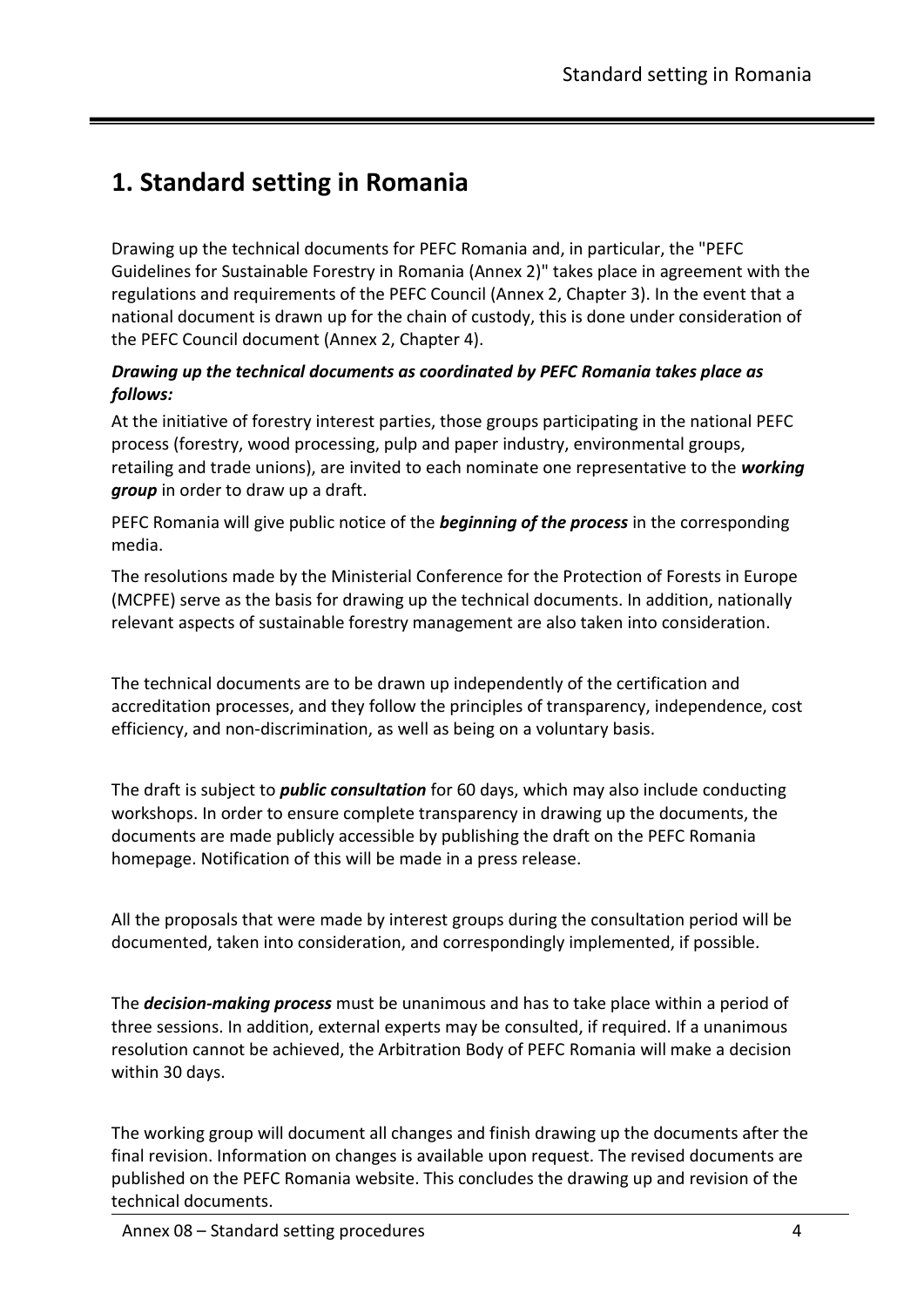#### 1.1 Standardizing body

The Arbitration Body of PEFC Romania is also responsible for *complaints* regarding the process of drawing up the technical documents.

In the event of new scientific findings and practical experience, the documents can be *revised* upon the initiative of PEFC Romania at any time. However this must take place after five years at the latest, or in the event of changes in the international PEFC requirements concerning the process for drawing up technical documents in Romania, as well as their implementation.

## <span id="page-4-0"></span>**1.1 Standardizing body**

- 1.1.1 The standardizing body shall have written procedures for standard-setting activities describing:
	- − its status and structure, including a body responsible for consensus building (see 1.1.5) and for formal adoption of the standard (see 1.2.11),
	- − the record-keeping procedures,
	- − the procedures for balanced representation of stakeholders,
	- − the standard-setting process,
	- − the mechanism for reaching consensus, and
	- − revision of standards/normative documents.
- 1.1.2 The standardizing body shall make its standard-setting procedures publicly available and shall regularly review its standard-setting procedures including consideration of comments from stakeholders.
- 1.1.3 The standardizing body shall keep records relating to the standard-setting process providing evidence of compliance with the requirements of this document and the standardizing body's own procedures. The records shall be kept for a minimum of five years and shall be available to interested parties upon request.
- 1.1.4 The standardizing body shall establish a permanent or temporary working group/committee responsible for standard-setting activities. The working group/committee shall:
	- − be accessible to materially and directly affected stakeholders,
	- − have balanced representation and decision-making by stakeholder categories relevant to the subject matter and geographical scope of the standard where single concerned interests shall not dominate nor be dominated in the process, and
	- − include stakeholders with expertise relevant to the subject matter of the standard, those that are materially affected by the standard, and those that can influence the implementation of the standard. The materially affected stakeholders shall represent a meaningful segment of the participants.
- 1.1.5 The standardizing body shall establish procedures for dealing with any substantive and procedural complaints relating to the standardizing activities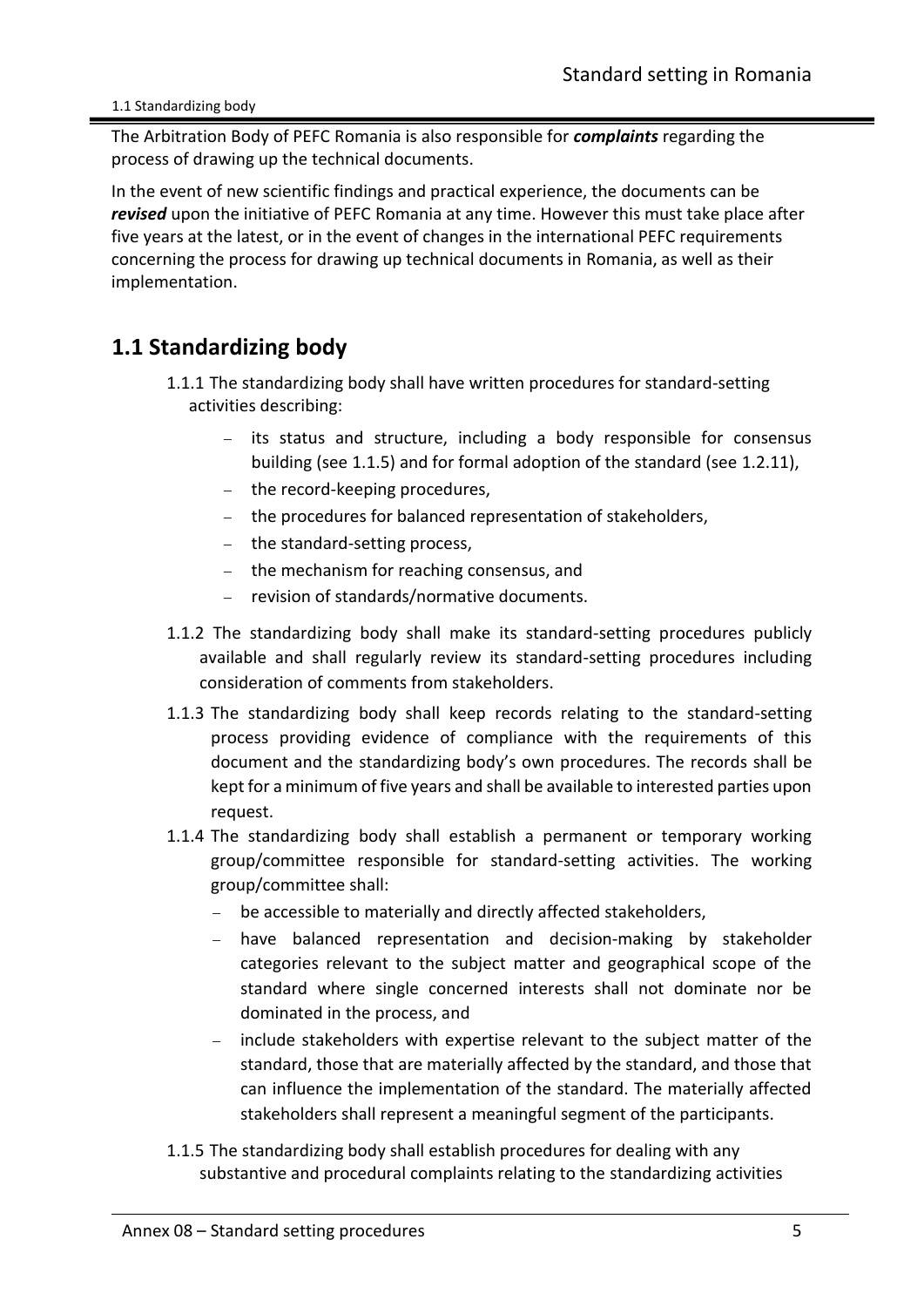which are accessible to stakeholders. Upon receipt of the complaint, the standard-setting body shall:

- acknowledge receipt of the complaint to the complainant,
- gather and verify all necessary information to validate the complaint, impartially and objectively evaluate the subject matter of the complaint, and make a decision upon the complaint, and
- − formally communicate the decision on the complaint and of the complaint handling process to the complainant.
- 1.1.6 The standardizing body shall establish at least one contact point for enquiries and complaints relating to its standard-setting activities, published on the website pefc.padurea.org. The contact point shall be made easily available.

## <span id="page-5-0"></span>**1.2 Standard-setting process**

- 1.2.1 The standardizing body shall identify stakeholders relevant to the objectives and scope of the standard-setting work.
- Note: A stakeholder mapping exercise that includes defining which interest sectors are relevant and why, and for each sector what are likely to be the key issues, who are the key stakeholders, and what means of communication will best reach them, is a recognised means of meeting the requirement.
- 1.2.2 The standardizing body shall identify disadvantaged and key stakeholders. The standardizing body shall address the constraints of their participation and proactively seek their participation and contribution in the standard-setting activities.
- 1.2.3 The standardizing body shall make a public announcement of the start of the standard-setting process and include an invitation for participation 15 days prior to the start on its website and in the major forestry related internet new sites and printed magazines to afford stakeholders an opportunity for meaningful contributions. The announcement and invitation shall include:
	- − information about the objectives, scope and the steps of the standardsetting process and its timetable,
	- − information about opportunities for stakeholders to participate in the process, an invitation to stakeholders to nominate their representative(s) to the working group/committee. The invitation to disadvantaged and key stakeholders shall be made in a manner that ensures that the information reaches intended recipients and in a format that is understandable,
	- − an invitation to comment on the scope and the standard-setting process, and
	- − reference to publicly available standard-setting procedures.
- 1.2.4 The standardizing body shall review the standard-setting process based on comments received from the public announcement and establish a working group/committee or adjust the composition of an already existing working group/committee based on received nominations. The acceptance and refusal of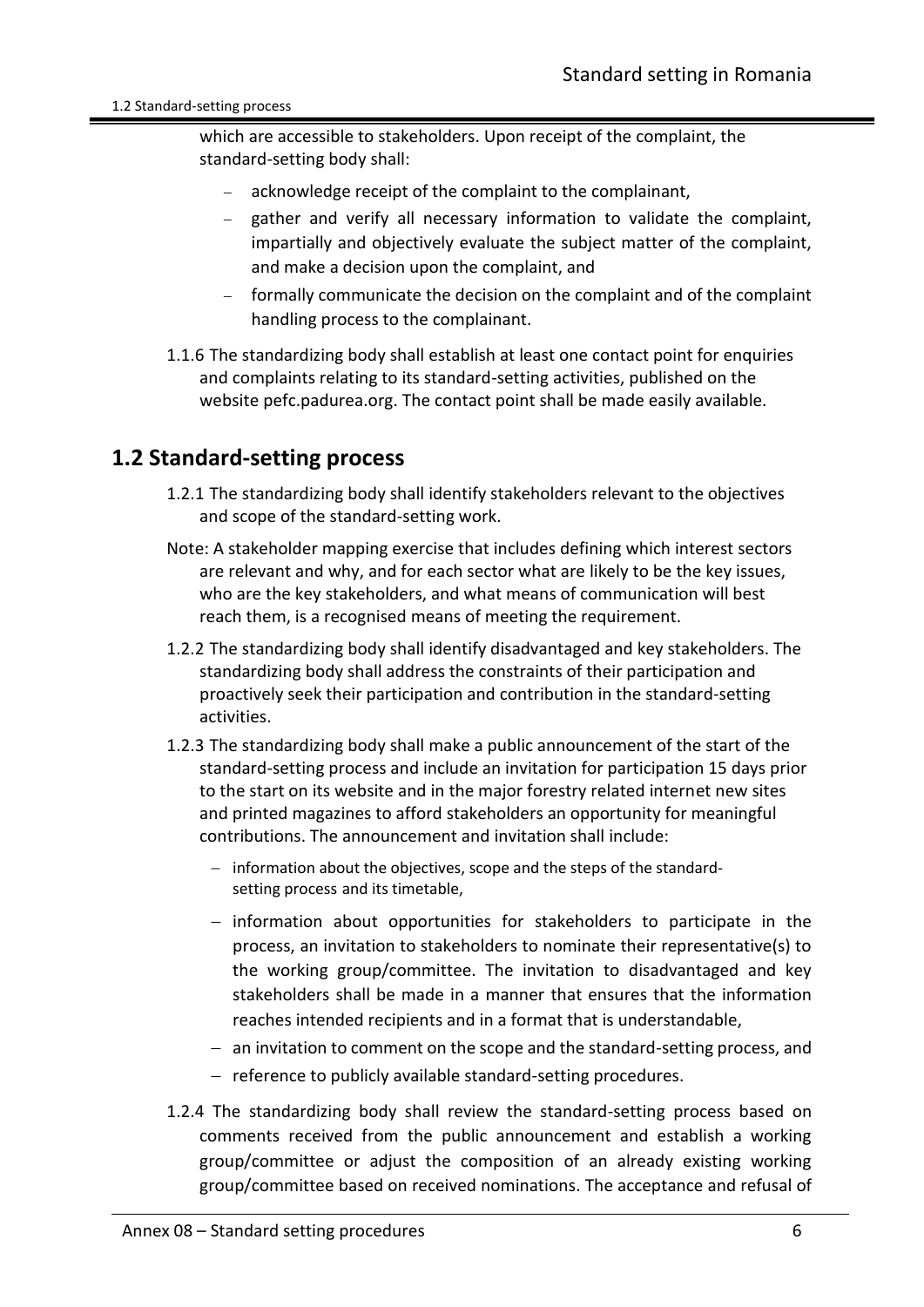#### 1.2 Standard-setting process

nominations shall be justifiable in relation to the requirements for balanced representation of the working group/committee and resources available for the standard-setting.

- 1.2.5 The work of the working group/committee shall be organised in an open and transparent manner where:
	- − working drafts shall be available to all members of the working group/committee,
	- − all members of the working group shall be provided with meaningful opportunities to contribute to the development or revision of the standard and submit comments to the working drafts, and
	- − comments and views submitted by any member of the working group/committee shall be considered in an open and transparent way and their resolution and proposed changes shall be recorded.
- 1.2.6 The standardizing body shall organise a public consultation on the enquiry draft and shall ensure that:
	- the start and the end of the public consultation is announced with 15 days before on the site of standard setting process, pefc.padurea.org,
	- the invitation of disadvantaged and key stakeholders shall be made by means that ensure that the information reaches its recipient and is understandable,
	- − the enquiry draft is publicly available and accessible,
	- the public consultation is for at least 60 days,
	- all comments received are considered by the working group/committee in an objective manner,
	- − a synopsis of received comments compiled from material issues, including the results of their consideration, is publicly available, for example on a website.
- 1.2.7 The standardizing body shall organise pilot testing of the new standards and the results of the pilot testing shall be considered by the working group/committee.
- Note: Pilot testing is not required in case of revision of a standard where experience from its usage can substitute for pilot testing.
- 1.2.8 The decision of the working group to recommend the final draft for formal approval shall be taken on the basis of a consensus. In order to reach a consensus the working group/committee can utilise the following alternative processes to establish whether there is opposition:
	- a face-to face meeting where there is a verbal yes/no vote, show of hands for a yes/no vote; a statement on consensus from the Chair where there are no dissenting voices or hands (votes); a formal balloting process, etc.,
	- a telephone conference meeting where there is a verbal yes/no vote,
	- an e-mail meeting where a request for agreement or objection is provided to members with the members providing a written response (a proxy for a vote), or
	- − combinations thereof.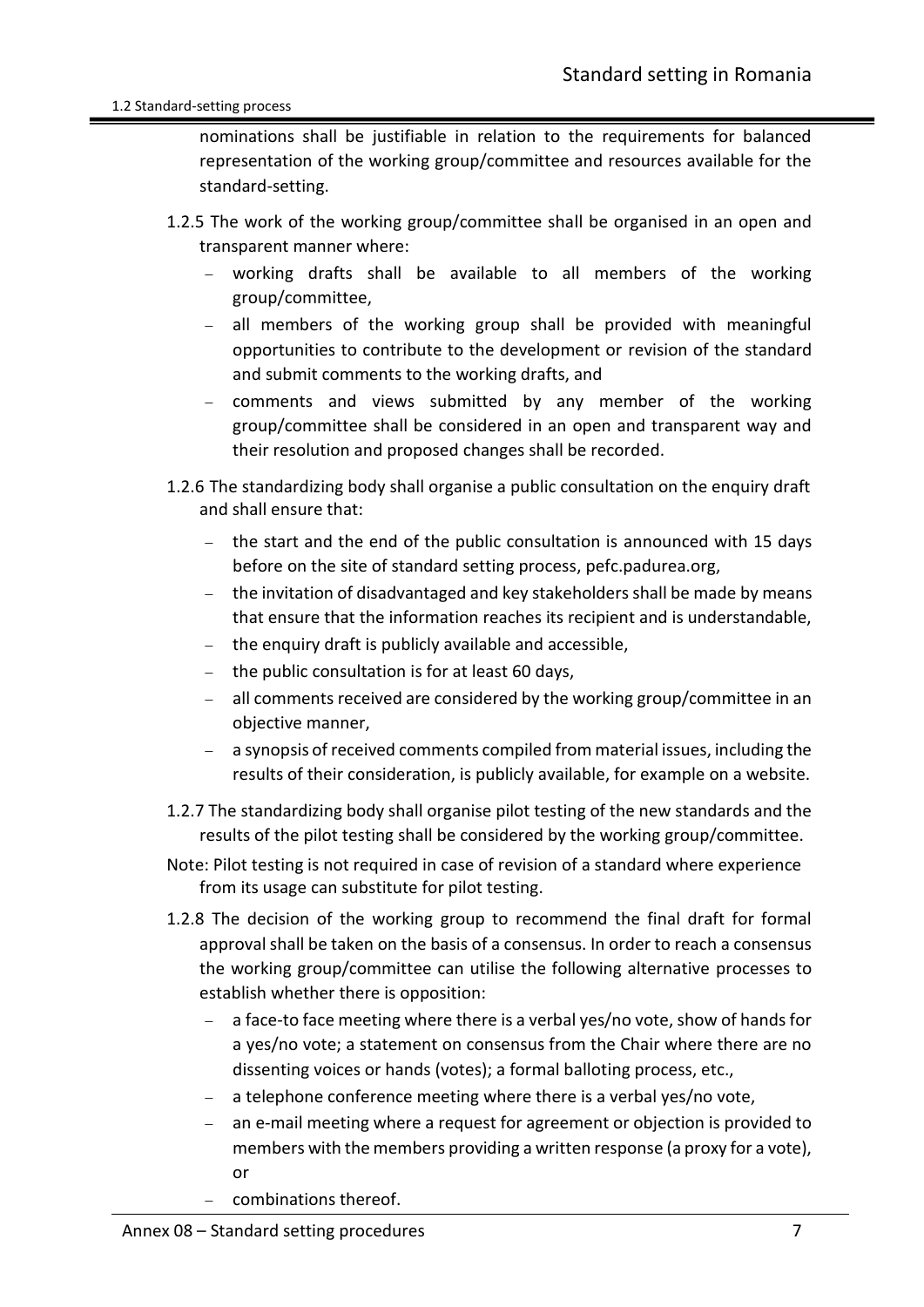- 1.2.9 In the case of a negative vote which represents sustained opposition to any important part of the concerned interests surrounding a substantive issue, the issue shall be resolved using the following mechanism(s):
	- − discussion and negotiation on the disputed issue within the working group/committee in order to find a compromise,
	- − direct negotiation between the stakeholder(s) submitting the objection and stakeholders with different views on the disputed issue in order to find a compromise,
	- dispute resolution process.
- 1.2.10 Documentation on the implementation of the standard-setting process shall be made publicly available.
- 1.2.11 The standardizing body shall formally approve the standards/normative documents based on evidence of consensus reached by the working group/committee.
- 1.2.12 The formally approved standards/normative documents shall be published in 15 days and made publicly available.

## <span id="page-7-0"></span>**1.3 Revision of standards/normative documents**

- 1.3.1 The standards/normative documents shall be reviewed and revised at intervals that do not exceed a five-year period. The procedures for the revision of the standards/normative documents shall follow those set out in chapter 3.
- 1.3.2 The revision shall define the application date and transition date of the revised standards/normative documents.
- 1.3.3 The application date shall not exceed a period of one year from the publication of the standard. This is needed for the endorsement of the revised standards/normative documents, introducing the changes, information dissemination and training.
- 1.3.4 The transition date shall not exceed a period of one year except in justified exceptional circumstances where the implementation of the revised standards/normative documents requires a longer period.

## <span id="page-7-1"></span>**1.4 Diagram of standard setting process**